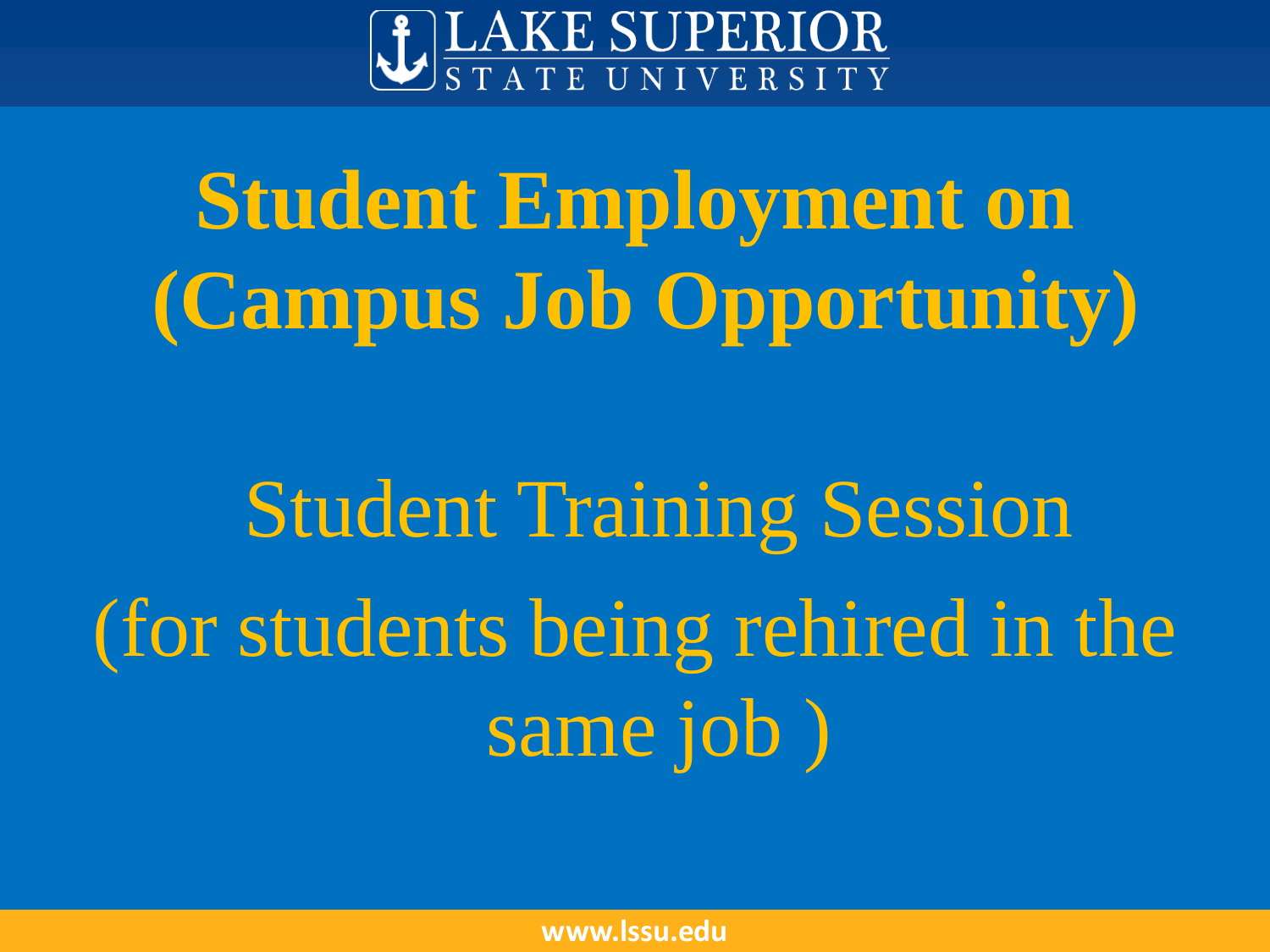

# **Things You Need to Know**

• Jobs are for upcoming semester/academic year

• Student employees returning to their previous jobs , need to apply through the Student Job Board system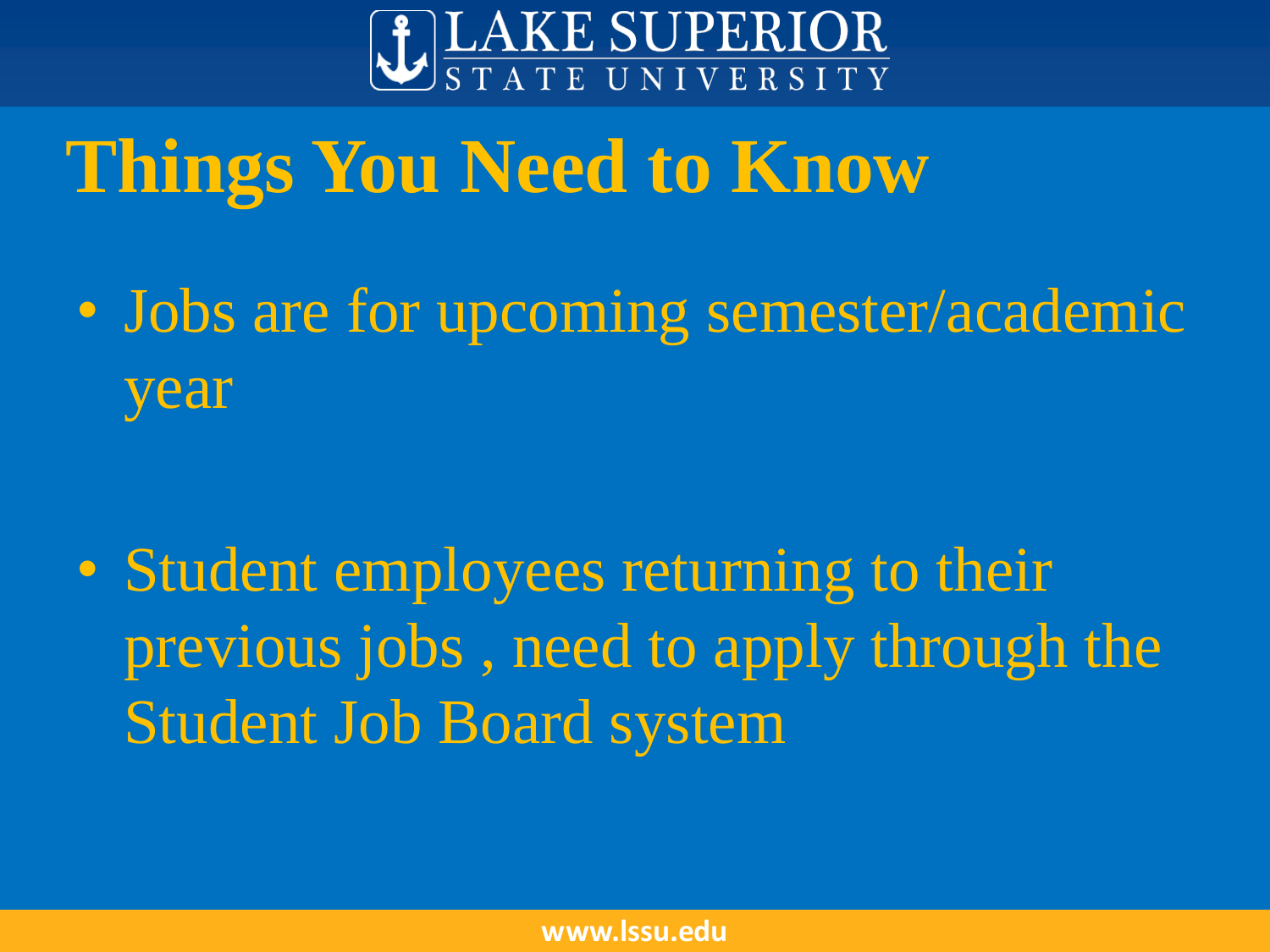

# **How You Access the System**

- Anchor Access
- Student
- LSSU Student Employment **Opportunities**

### **Student**

Registration Used to register for classes, view registration status, view hol

Academic Information View your student information, Academic transcript, midterm

**Student Resources** Contains printable forms & guides, A-Z Faculty Search, and a

**Tuition & Billing** 

**Textbook Information** 

LSSU Vehicle Registration & Ticket Information

**LSSU Employment Opportunities** View available jobs (if eligible), Apply for jobs.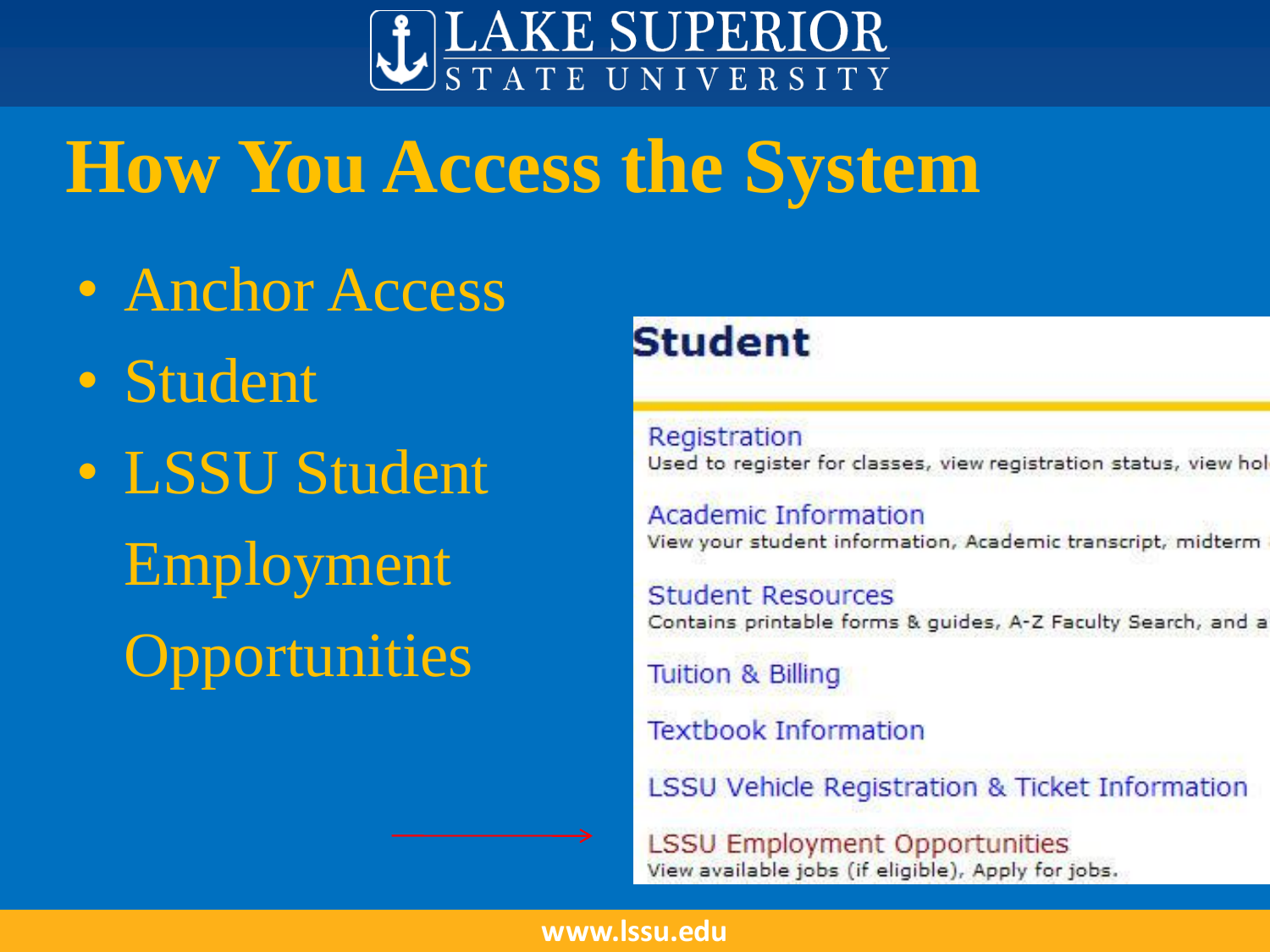

# **Student Job Page**

**Personal Information Student Financial Aid Employee** 

#### Student Job Page

Students awarded work study as part of their financial aid, are eligible to view the student job board.

Work study offers must be "accepted" on the financial aid tab of Anchor Access before jobs are viewable.

If you have not accepted your work study offer, do so on the Financial Aid Tab, Award section.

View the jobs before applying for a job, to obtain the necessary Job Department and ID Number.

**View Student Jobs** 

Apply for Jobs

**Review Job Applications** 

Review Job History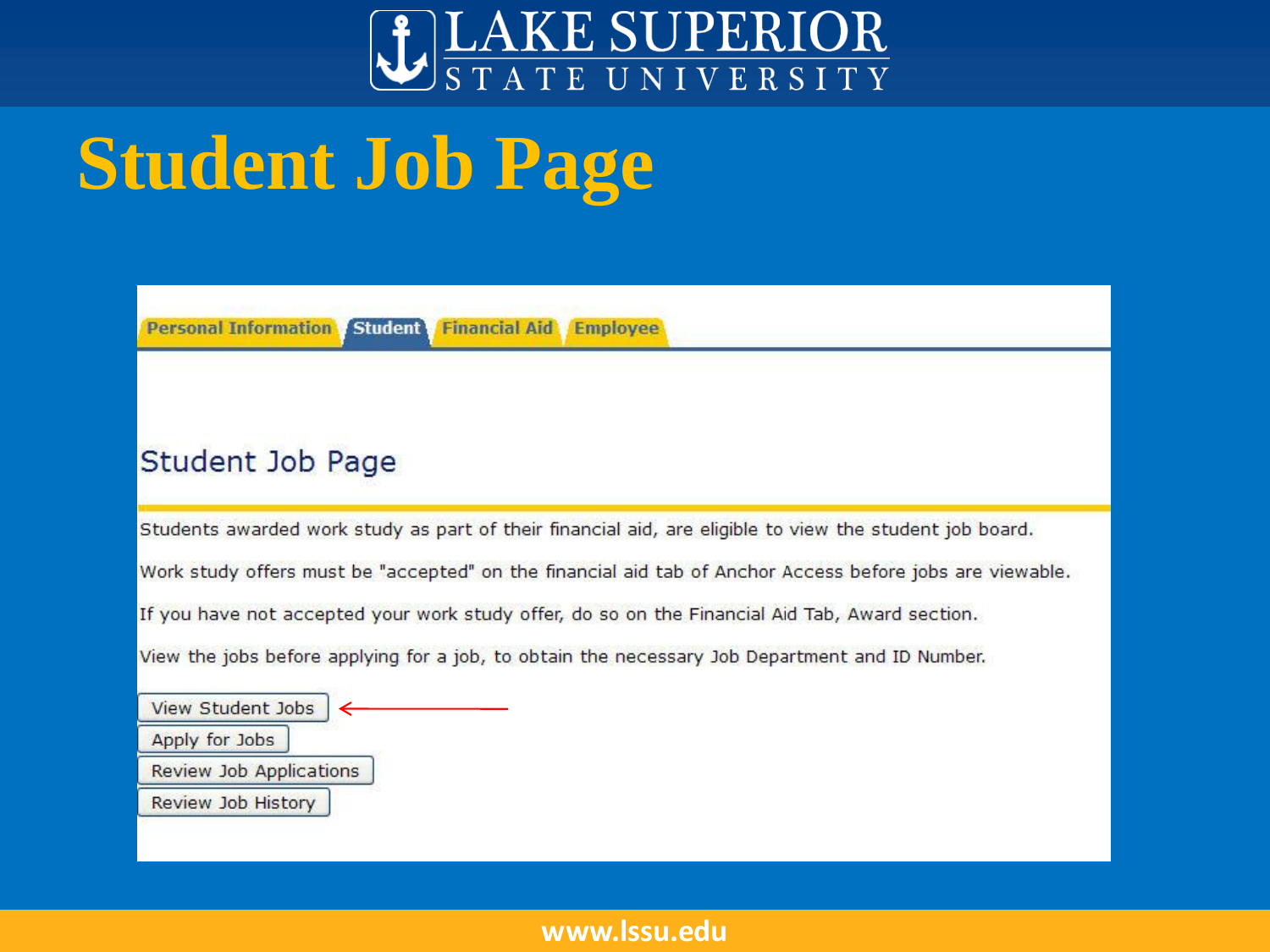

# **Next Steps**

- "View Student Jobs"
- Select "Academic Year"
- Look for your job which you will be returning to, from last year. NOTE the Job Dept and Job ID Number
- "Return to Student Job Page"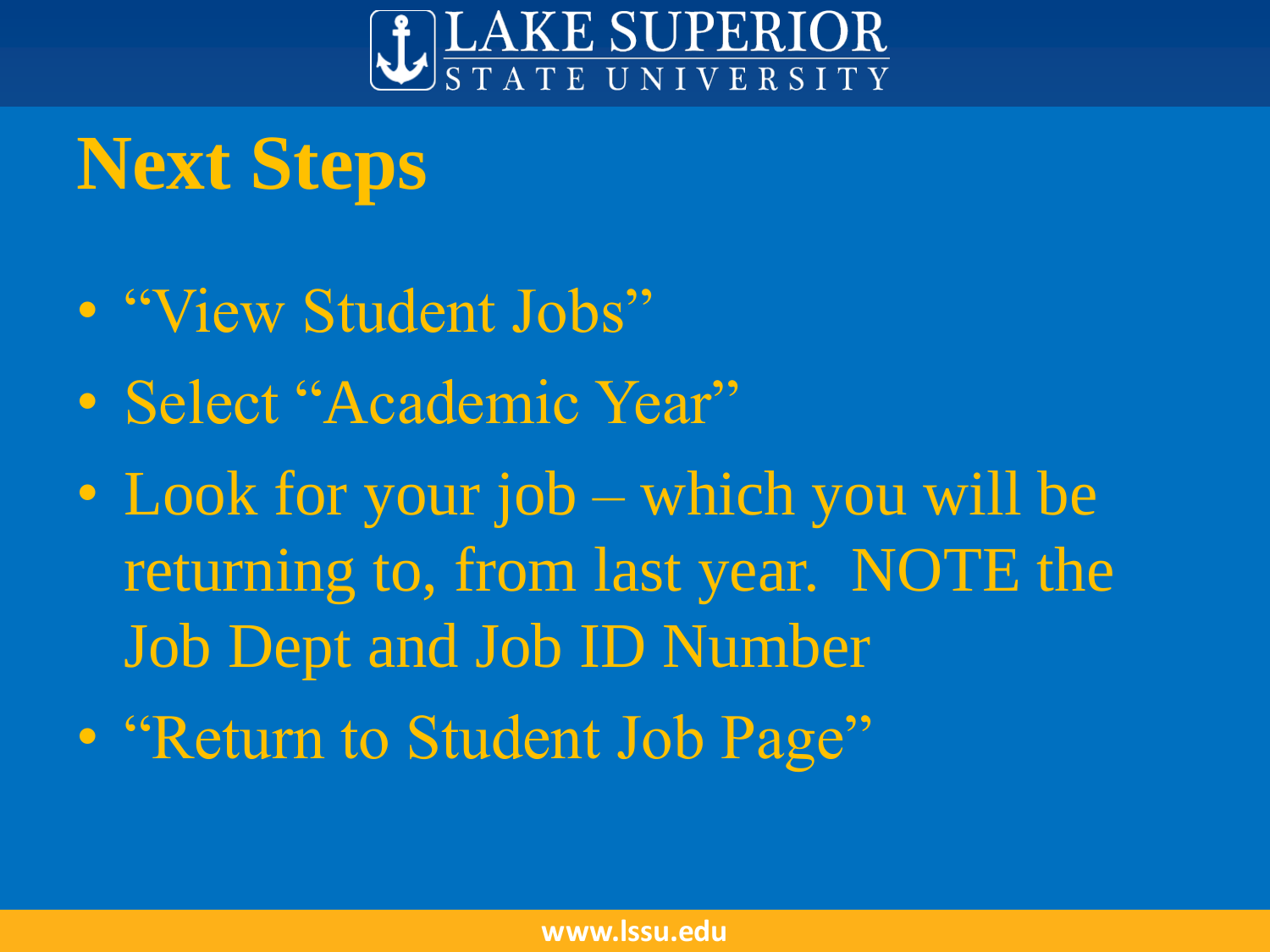

# **To Apply for the Job**

- "Apply for Jobs" from Student Job Page
- Select "Academic Year"
- Select your employment Department (noted from the job board in previous step)
- Select your Job (noted from job board in previous step)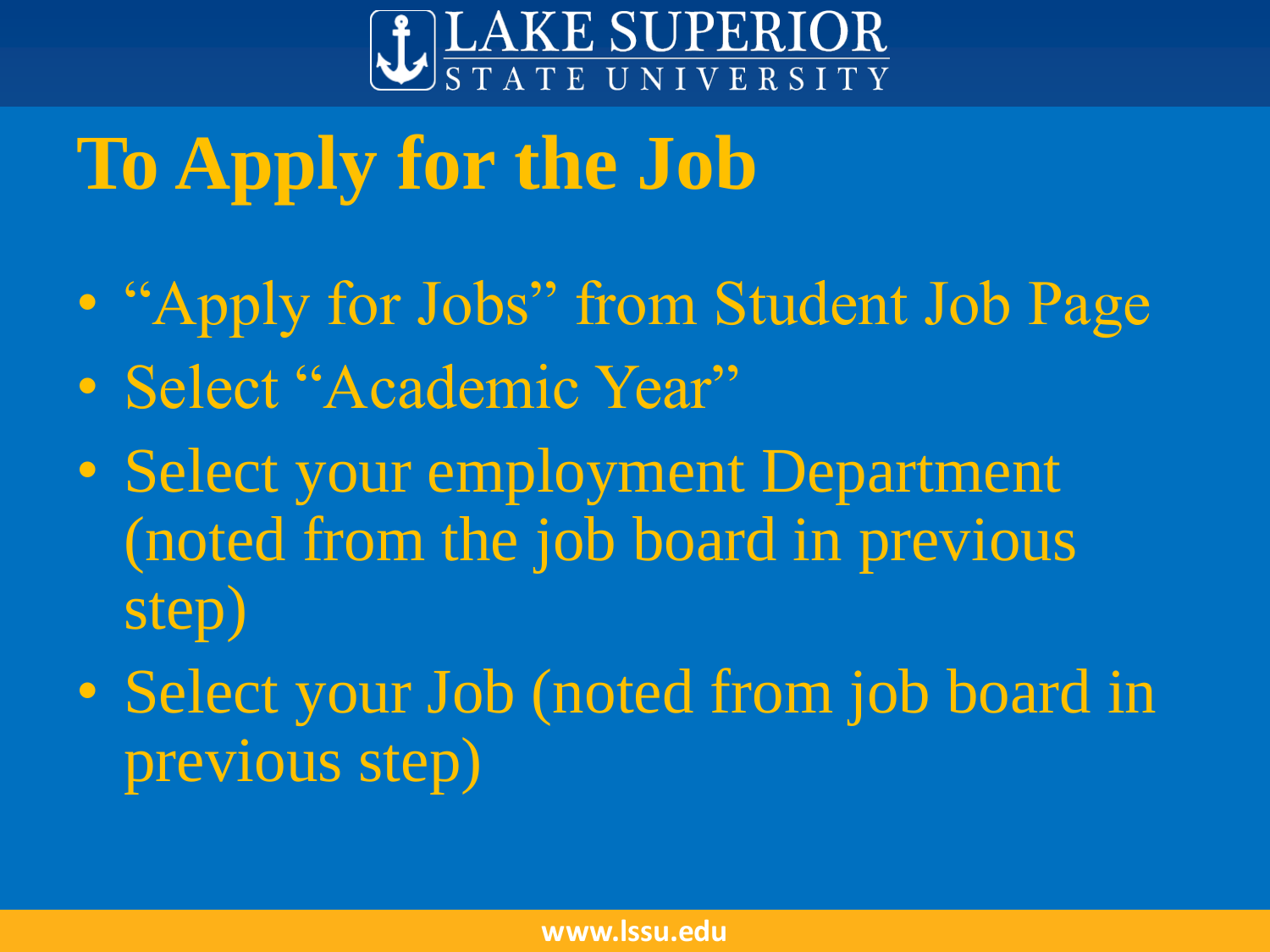

# **To Apply for the Job**

- Download the LSSU Employment Application (Word version preferred but not required)
- Fill in your name and just type "REHIRE"
	- no need to fill out the application any further if you are applying for your previous position
- Save on your computer with a file name different from your first application and upload
- "Apply for Job"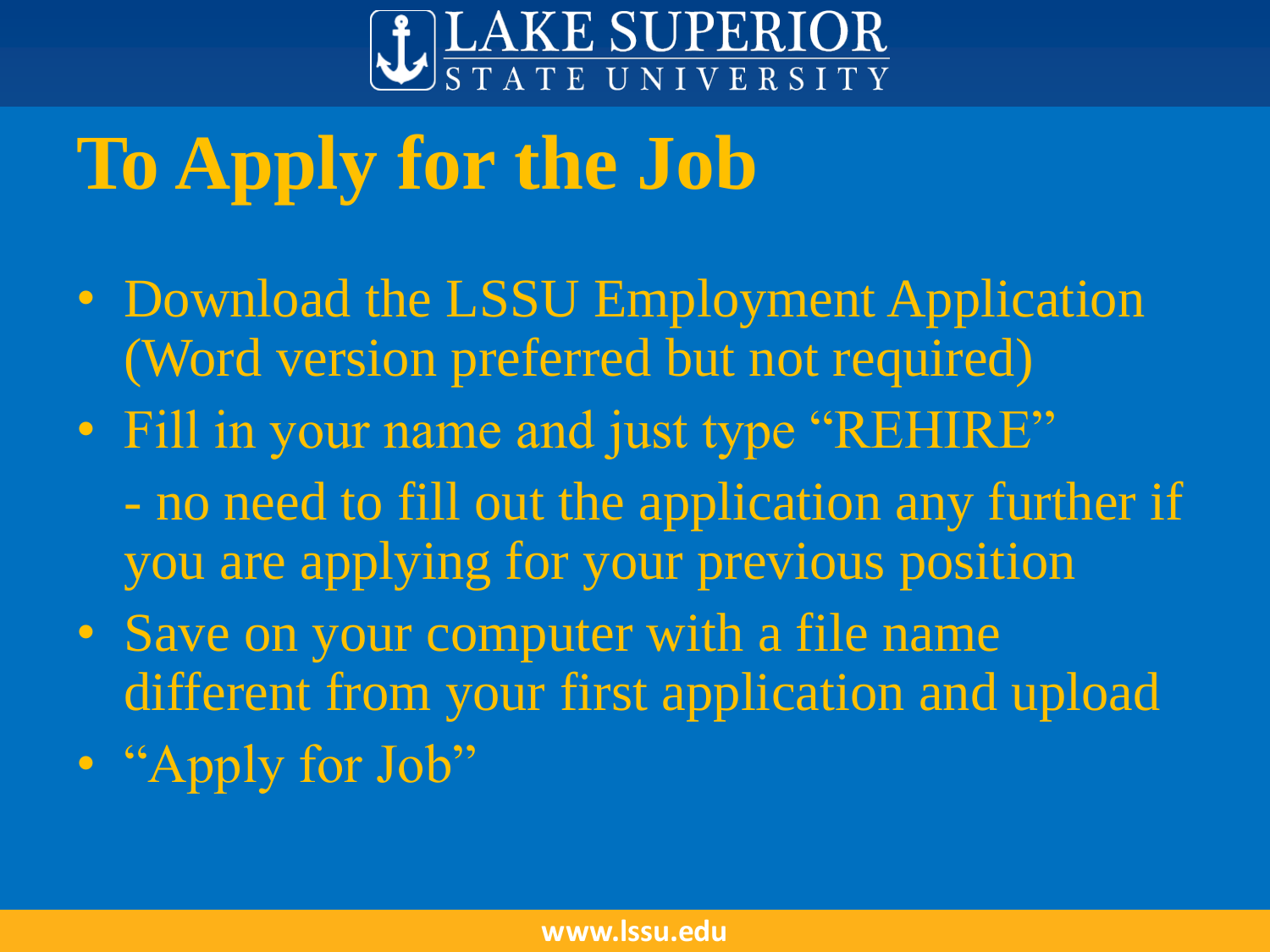

# **What Next?**

- Wait for your employment Department to respond by making you an "offer" if they intend to rehire you
- Check your LSSU email for this notification and/or "Review Job Applications" on Student Job Page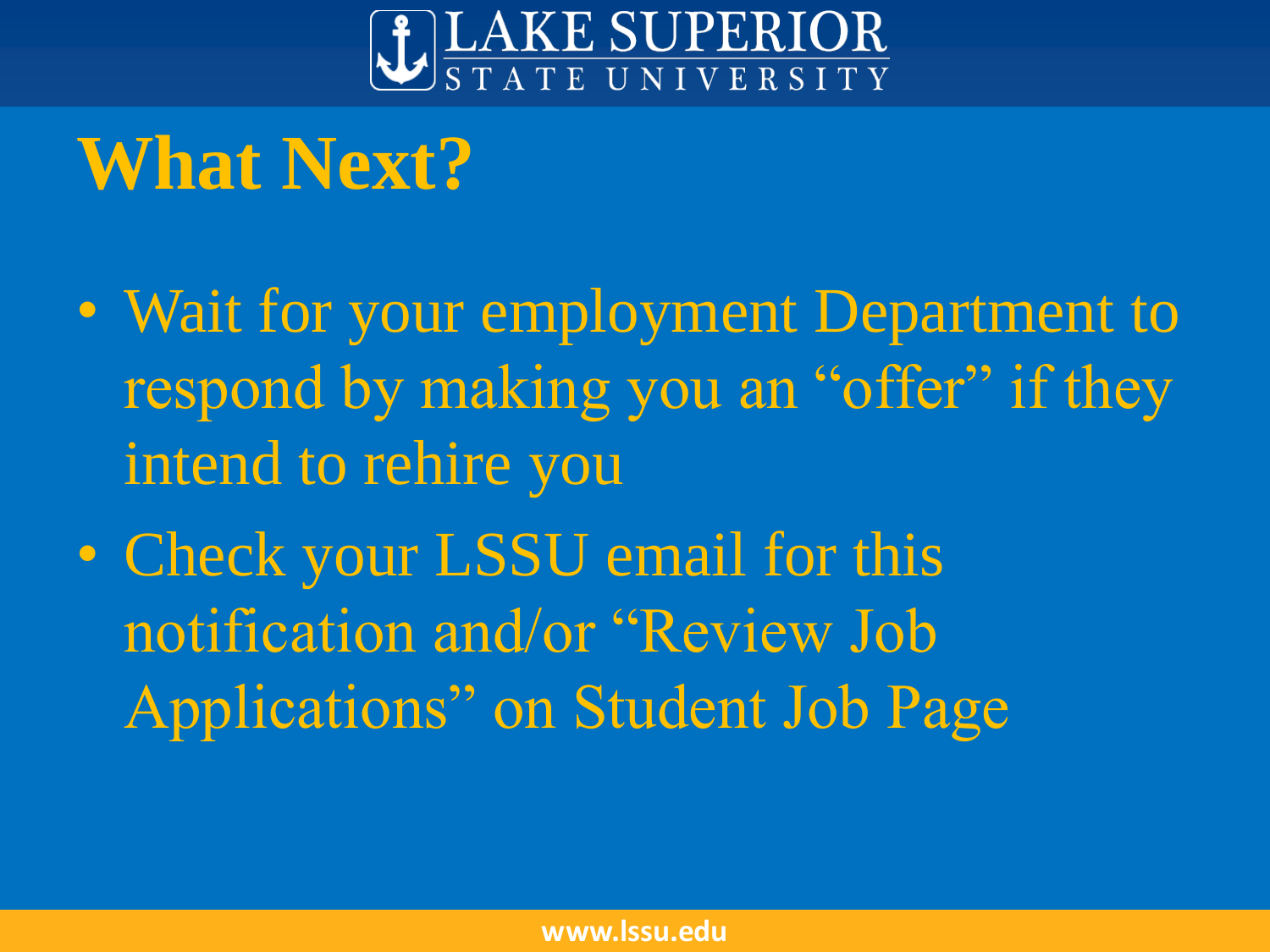

# **Review Job Applications**

**Process Status** 

| <b>Status Pull Down Current Status Job Category Job Dept</b> |                               |                                                                                          |                                            | <b>Job Title</b>                             | Job ID | <b>StatusDat</b> |
|--------------------------------------------------------------|-------------------------------|------------------------------------------------------------------------------------------|--------------------------------------------|----------------------------------------------|--------|------------------|
| Applied                                                      | Applied                       |                                                                                          | Academic 1112 Norris Center Administration | Student Labor NC Admin 1069001 27-APR-1      |        |                  |
| No Match                                                     | No Match                      | Academic 1112                                                                            | Admissions                                 | Student Labor Admissions 1057001 27-APR-1    |        |                  |
| <b>Offer Rescinded</b>                                       | Offer Rescinded Academic 1112 |                                                                                          | <b>Audio Visual</b>                        | Student Labor A/V 1041201 27-APR-1           |        |                  |
|                                                              | Offer                         | Academic 1112                                                                            | Learning Center                            | Student Labor Learning Ctr 1048001 27-APR-1  |        |                  |
| ated                                                         | Terminated                    | Academic 1112                                                                            | <b>Financial Aid Admin</b>                 | Student Labor Financial Aid 1052002 27-APR-1 |        |                  |
| Accept<br>Decline<br>Æq                                      | Applied                       | Academic 1112 Business Office Administration Student Labor Business Ofc 1061001 27-APR-1 |                                            |                                              |        |                  |

You need to accept or decline the offer and select "process status"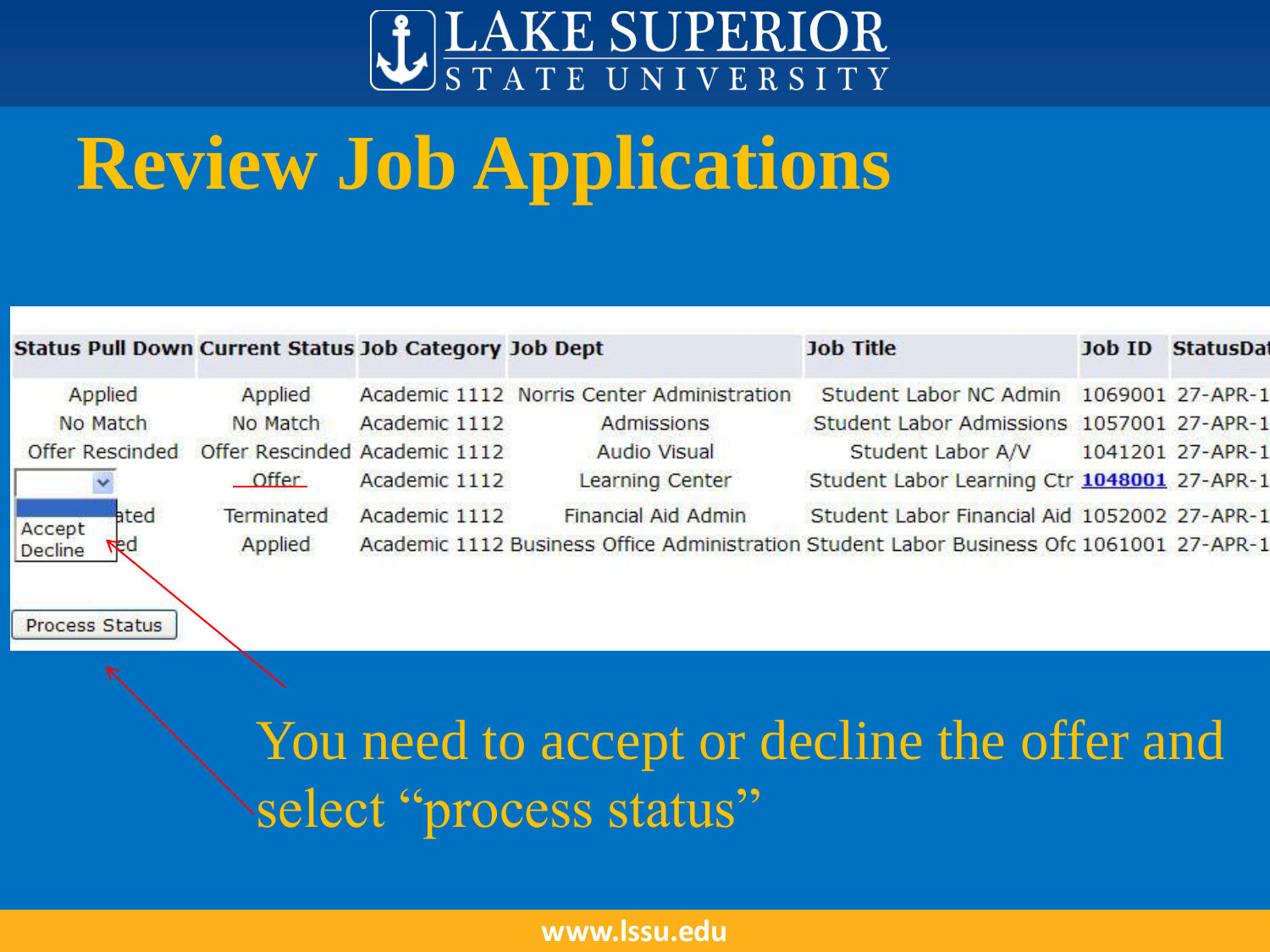

# **Next Step**

- An "offer" needs your response
- At "Review Job Applications", either accept or decline the offer from Status Pull Down Menu
- "Process Status"
- Your Status should become "Accept/ Authorized" – if so, you're done!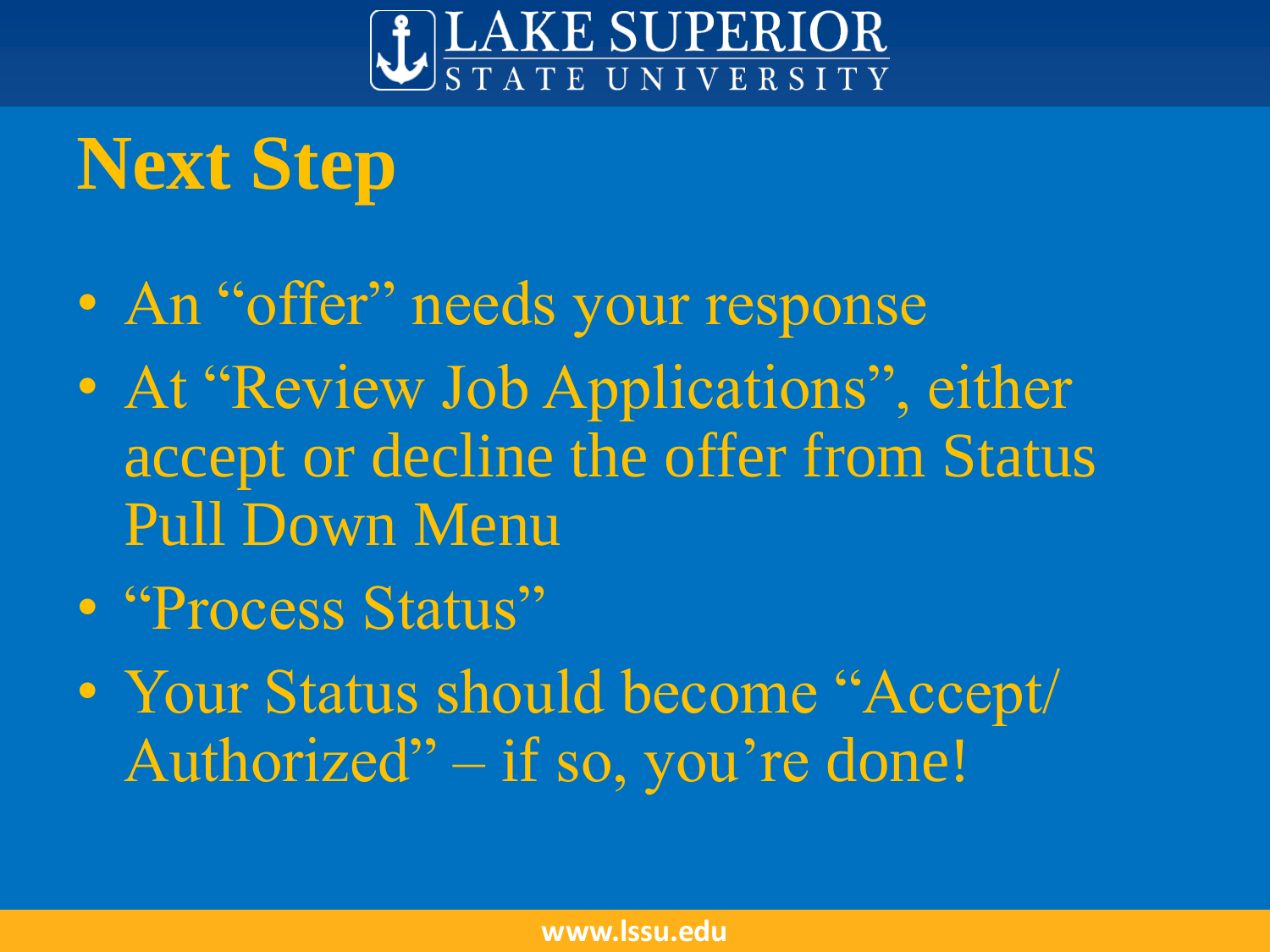

# **Display Applications**

#### **Display Student Applications**

View the current status of the jobs you have applied for.

Check your LSSU email regularly for notification from job supervisors.

Instruction on how to access your LSSU email was provided to you by the Admissions Office with your letter of admission and will

If you are offered a position, you will be required to provide a W-4 and I-9 employment forms, unless we already have them.

Direct links and instructions for the W4 & I9 will be sent to your LSSU email, if needed, when an offer is made. Your status must e work.

| <b>Status Pull Down</b> | <b>Current Status</b>                                                     | <b>Job Category Job Dept</b> |                                                          | <b>Job Title</b> |
|-------------------------|---------------------------------------------------------------------------|------------------------------|----------------------------------------------------------|------------------|
| Applied                 | Applied                                                                   |                              | Academic 1112 Norris Center Administration Student Labor |                  |
| Accept, Not Authorized  | Accept, Not Authorized                                                    | Academic 1112                | <b>Audio Visual</b>                                      | Student La       |
|                         | Not Authorized, Offer Revoked Not Authorized, Offer Revoked Academic 1112 |                              | Admissions                                               | Student Labor    |
| <b>Interview</b>        | Interview                                                                 | Academic 1112                | <b>Financial Aid Admin</b>                               | Student Labor    |

## • If your status is not authorized, check your email. We need some paperwork and the email will direct you.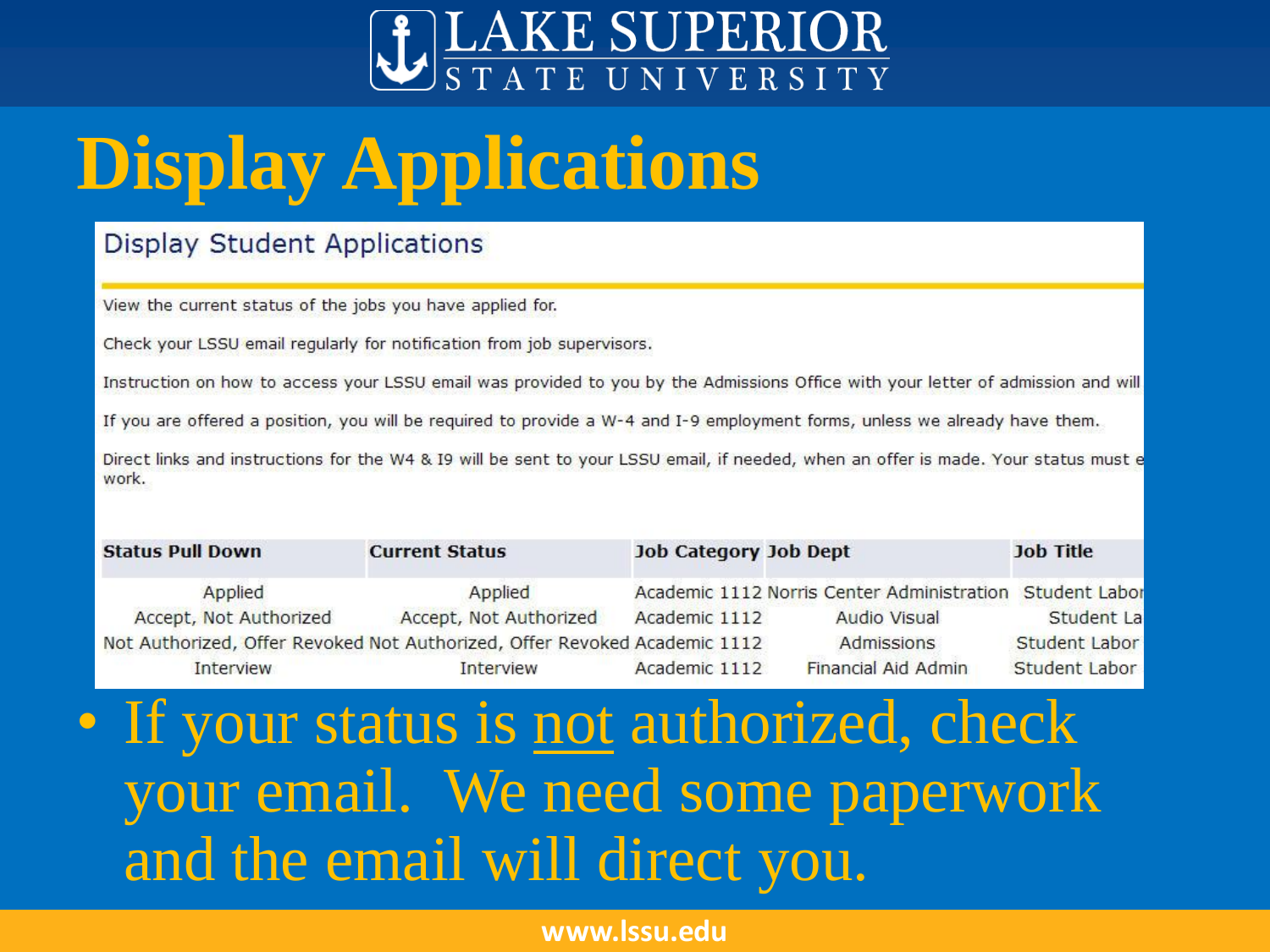

# **To Begin Working Next Fall**

## • Your "status" must be Accept, Authorized

| Status Pull Down Current Status Job Category Job Dept Job Title |  |  |  | Job ID StatusDate |
|-----------------------------------------------------------------|--|--|--|-------------------|
|-----------------------------------------------------------------|--|--|--|-------------------|

Accept, Authorized Accept, Authorized Academic 1112 Admissions Student Labor Admissions 1057001 27-APR-12

Return to the Student Job Page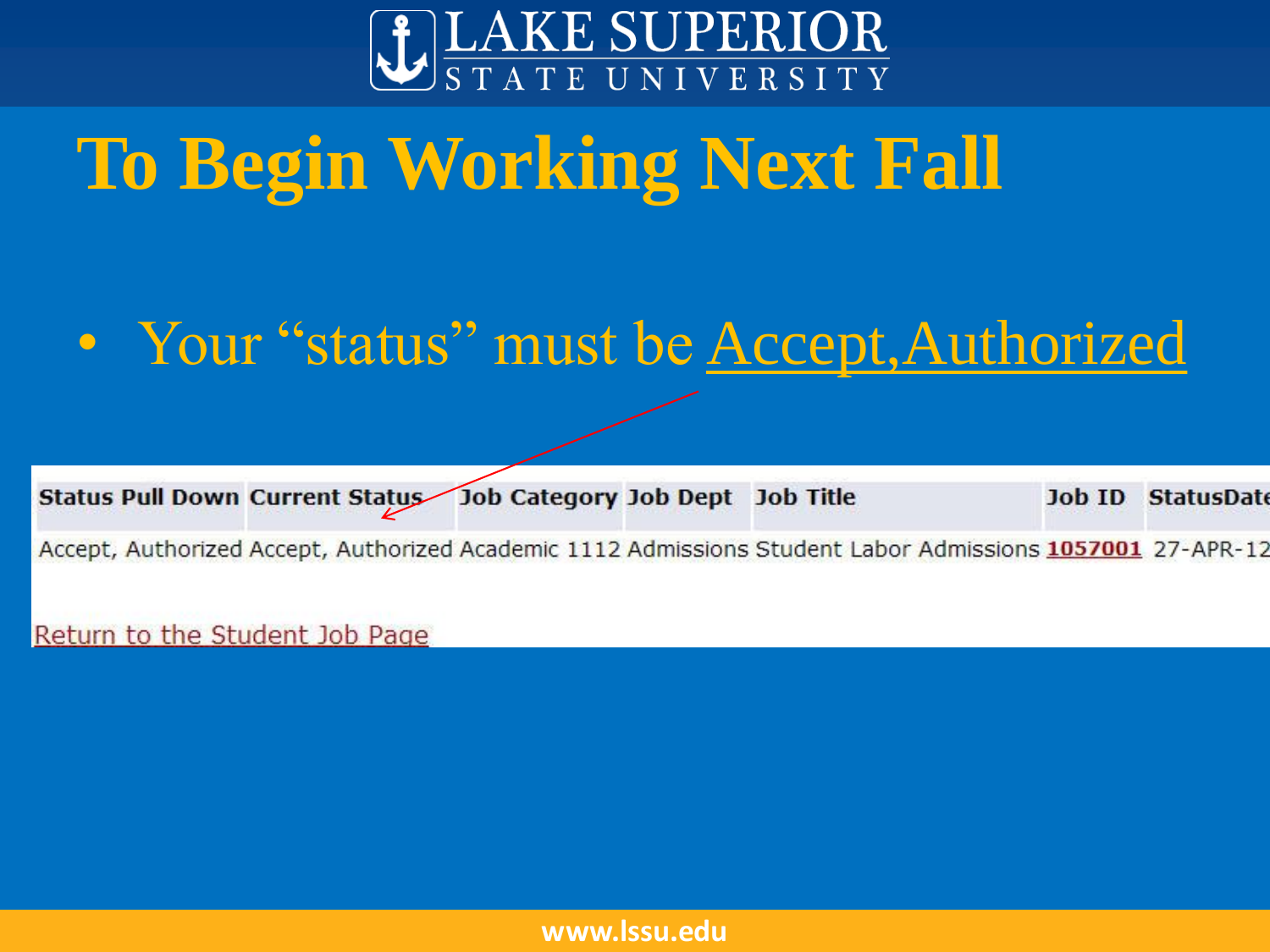

# **What If……**

- You prefer a different job, & don't want to return to your previous employer – Please send your previous employer an email and let
	- them know. They may be holding a place for you.
- You need to "Apply for Jobs" fill out the LSSU employment application fully, and apply for jobs from the Job Board. Follow steps as previously outlined. Your status must eventually be "accept/authorized" in order to be authorized to begin work.